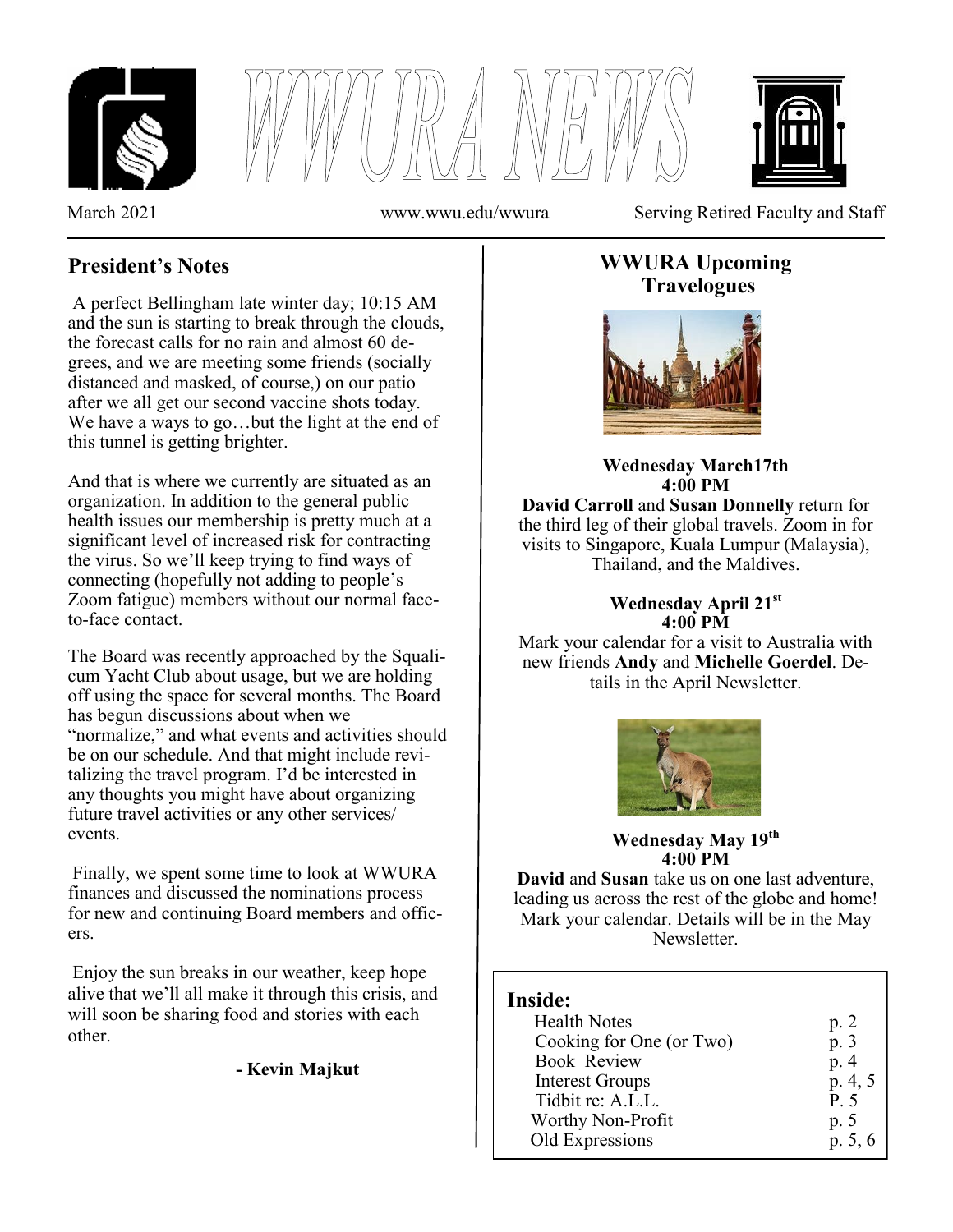#### **March 2021 Health Notes by Evelyn Ames** *Don't Be a Pill and Fall for Supplement Pills*

An amusing but catchy way to start the March Health Notes is to highlight the February  $14<sup>th</sup>$  Doonesbury comic strip. A couple of characters are watching a TV ad promoting Prevagen. Quotes from characters: ("anecdotal results may vary, but three out of four pharmacists recommend Prevagen and other products they carry." "Ask your pharmacist if spending \$1,100 a year is right for you!" Last panel: "Are placebos right for us? I forget…" The main ingredient in Prevagen is a synthetic copy of the **jellyfish protein** called **apoaequorin. It** is made entirely in a lab.

Having spent some time the last couple of weeks noting the many advertisements for supplements on television and scanning ads in the local newspaper and magazines, it is safe to say that there is nothing that escapes being promoted for young, middle aged, and older adults to enhance and improve the body and mind and to relieve or eliminate all sorts of health problems. The March Health Notes focuses on an illegal drug included in many dietary and other supplements.

A recent article in *Consumer Reports* brought attention to one particular drug (it is not legal or approved for use as a drug in the United States) that carries serious consequences. Ever hear of "tianeptine"? It is found in dietary and other types of supplements as well as a pain-killing type of substance. It appears to have effects similar to opioids (e.g., dulling pain and creating euphoria). Tianeptine is chemical that affects [brain](http://www.webmd.com/brain/picture-of-the-brain) chemicals. It seems to affect mood when used in low doses. In higher doses, it works like an [opioid](http://www.webmd.com/pain-management/guide/narcotic-pain-medications) and can cause addiction and other serious side effects such as withdrawal symptoms. It is reported that individuals who have overcome addiction to oxycodone and fentanyl and fell into use of tianeptine, develop addiction again! Tianeptine does not qualify as a dietary ingredient. It is not on the FDA GRAS list (generally recognized as safe). Dietary supplements containing tianeptine are adulterated substances under the FDC Act. Consumers Union reports that although the FDA is aware of several serious adverse reports associated with tianeptine, it has not acted to investigate the extent of various supplements that illegally include tianeptine. Supplements in the U.S. have not been tested for safety and effectiveness. Essentially any substance can be included without ever being tested for efficacy and safety. Removal occurs when serious adverse effects and deaths occur.

A search of the web (amazing what is shown on Amazon's web page when searching "tianeptine") is illuminating! The following is a small listing: Nature Way Alive Max; Twinlab, Andrew lessman glutamine, L-Arginine Plus, Ageless Body Top Natural Antiaging, MA Labs' Vicaine, and Jack B Goods Outlet Store for its Tianaa Red, Tianaa White, and Tianaa Green products. Tianeptine is also sold under the brand names Tiannaa, Stablon and Coaxil and identified as an atypical antidepressant which is used mainly in the treatment of major depressive disorder, although it may also be used to treat anxiety, asthma, and irritable bowel syndrome. Other substances listed on the 2021 Military banned list include: Acacia Rigidula (green coffee bean extract +Energy), Aconite (wolfsbane, Homoeopathic, supposed to improve heart conditions), Aegelline Oxy-ELITE Pro for weight loss and muscle bulk, Betaphine (Dexaprine, a stimulant), DMAA (Absolute Pump, amphetamine derivative) for nasal decongestion; BMPEA (Fastin-XR, possibly replace amphetamine).

"The most scientifically sound approach to keeping one's immune system healthy are habits that don't require you to buy pills or eat strange foods." Research studies have shown that participants maintain healthy immune systems when they reduce both short-and long-term stress; get enough regular sleep; physically exercise from 30 to 45 minutes; and eat a variety of nutritional foods. "To boost immunity, forget magic pills" suggests Christie Aschwander. *Consumer Reports* highlighted a list of dietary supplements with "risky" ingredients: Fastin-xr methylsynephrine, Neuropil (piracetam), Noocamilon (picamilon), Green stinger (isopropyloctopamine), Anesthetized (phenibut), Milletov-x (dmha), Thermosculpt original (bmpea is a synthetic substitute for amphetamine), Adipropen ultra (dmaa, an amphetamine derivative) Sources: *CR Consumer Reports*, March 2021; [Military Banned Supplements List For 2021: 23 Banned Substances](file:///C:/Users/Owner/Downloads/Military%20Banned%20Supplements%20List%20For%202021:%2023%20Banned%20Substances%20(operationmilitarykids.org))  [\(operationmilitarykids.org\)](file:///C:/Users/Owner/Downloads/Military%20Banned%20Supplements%20List%20For%202021:%2023%20Banned%20Substances%20(operationmilitarykids.org)) [https://www.washingtonpost.com/health/boosting](https://www.washingtonpost.com/health/boosting-your-immune-system/2021/01/29/256fd52c-3fc4-11eb-8db8-395dedaaa036_story.html)-your-immune[system/2021/01/29/256fd52c](https://www.washingtonpost.com/health/boosting-your-immune-system/2021/01/29/256fd52c-3fc4-11eb-8db8-395dedaaa036_story.html)-3fc4-11eb-8db8-395dedaaa036\_story.html

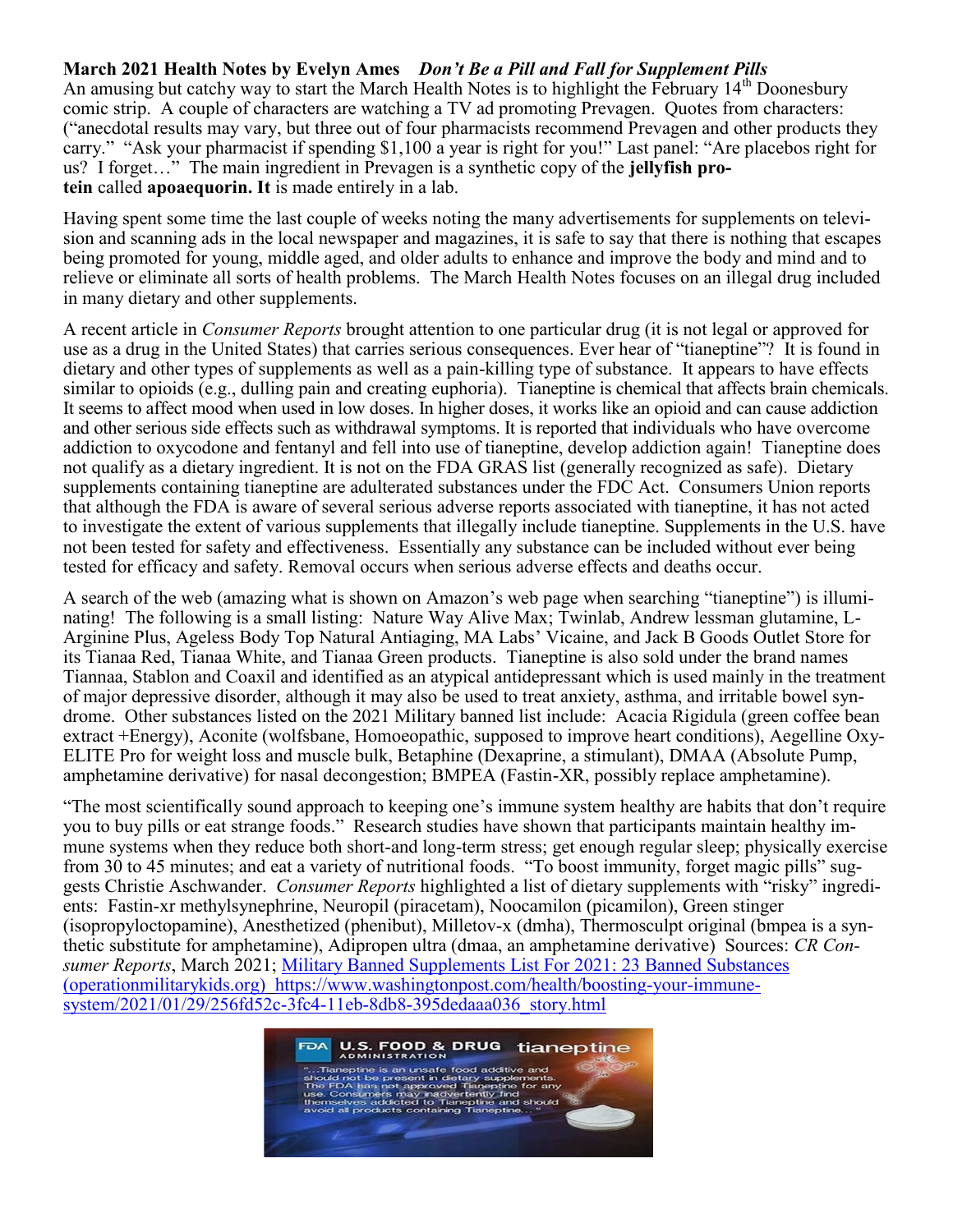#### **COOKING FOR ONE (or two) Suzanne Krogh**

WWU retiree **Lina Zeine** first arrived in Bellingham happy to cook, as long as the recipes came from her native Lebanon. After a while, however, she wanted to try creating some of the more Bellingham-style dishes. Encouragement came from English professor and friend, **Evelyn Wright,** who was widely known for her excellent soup. Evelyn convinced Lina to try a few of her recipes and together they created several success stories.

But eventually, Lina felt the need to expand her repertoire of Evelyn's soups and her family's Lebanese specialties. In addition, she determined that such expansion should include not just new recipes, but opportunities for experimentation, exploration, and even courage!

Today's recipe is a result of Lina's creative efforts. She suggests we peer into our herb-and-spice pantry and choose whatever speaks to us. Flavorful success is almost guaranteed.

While you need a one-pound roast, they are rarely sold in that size. Plan to buy a two-pound roast and save half for later.

## **Lina's Creativity Roast Beef (for one or two with leftovers)**

### **Ingredients**

A two-pound top round roast beef (bottom round also acceptable) 2-4 fresh garlic cloves (if desired)

 $\frac{1}{2}$  to  $\frac{3}{4}$  teaspoon mixed herbs of your choice, fresh or dried or a combination  $\frac{1}{2}$  teaspoon salt

Ground pepper to taste

 $\frac{1}{4}$  cup extra virgin olive oil



## **Instructions**

Cut the beef in two equal pieces. Wrap one piece well and place in freezer for later use.

In a small bowl, pour in  $\frac{1}{4}$  cup olive oil, salt and pepper. Add  $\frac{1}{2}$  to  $\frac{3}{4}$  teaspoon herbs of your choice. I used dried Italian seasoning and fresh rosemary. Lina likes to try different combinations each time.

If using garlic, make 2 to 4 random slits in the meat. Insert a clove in each one.

Using a small spoon, pour a bit of the mixture over the top of the meat. You can then either rub it in by hand or with the back of the spoon. Cover the entire piece of the meat, probably using up the herbed solution. While you are doing this, heat the oven to 450 degrees.

Place the meat on a rack and roast it at 450 degrees for 15 minutes.

Insert a meat thermometer into the thickest part of the roast and turn the heat down to 250 degrees.

- After about 30 more minutes, check the thermometer. If it registers at least 160-165 degrees, the meat is ready. Check the center of the roast for the degree of doneness you prefer. A light pink and not overly juicy will classify as "medium" and will probably be best.
- Remove from oven and let sit for 15 minutes before carving. Be sure to include some of the herb-encrusted exterior with each slice. It is delicious!

# **TIPS**

Unless you are very, very hungry, you will have leftovers. Some suggestions: reheat in a crockpot with potatoes, carrots, onions, etc.; slice for sandwiches; add to marinara sauce and your favorite pasta; reheat and serve with a side of mashed potatoes; chop and add to a meal-size salad.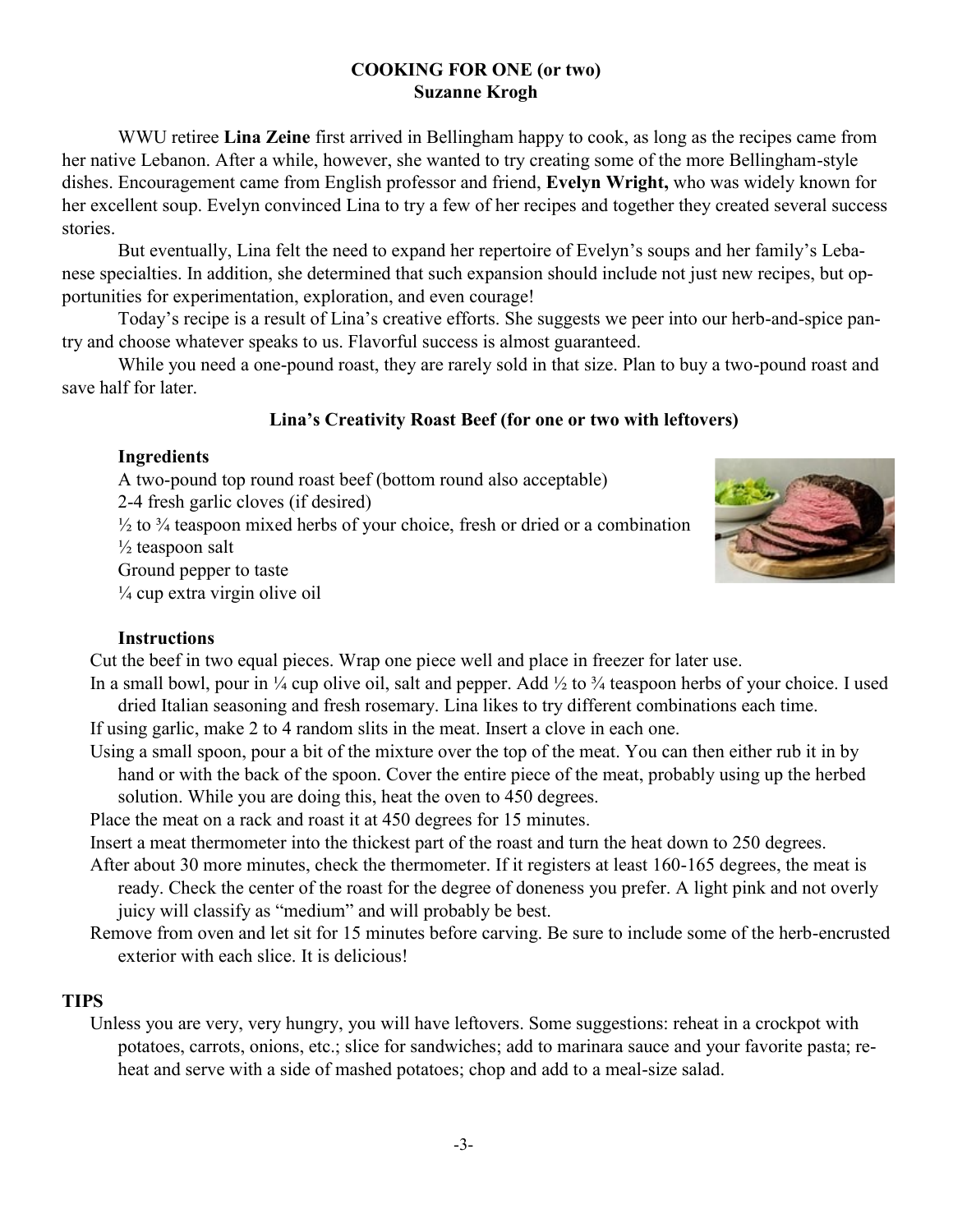# **Book Review**

*The Liar's Dictionary,* by Eley Williams (2020, Doubleday) Late in 19th-Century London, Peter Winceworth is bored and frustrated by his job defining words beginning with S for Swansby's New Enclyclopaedic Dictionary, so he starts inventing words of his own. Early in 21st-Century London, Mallory is an intern hired to help the last scion of the Swansby family digitize the never-completed dictionary, but she keeps getting threatening phone calls at work. From A to Z, in alternating chapters, we follow the stories of these two people in this amusing novel. If you are at all interested in words, or if you've ever felt the lack of a word for something you've experienced, this book might be for you.

Peter has a secret: his lisp is something he has invented to earn pitying help. Mallory has a secret: she's deep in a loving lesbian relationship, but something keeps her from coming out to her family or her employer. Peter's boss sends him to a speech therapist, where he wars with a caged songbird, and he falls hopelessly in love with the Russian fiancee of a wealthy playboy colleague. The resulting situations make for zany comic scenes, intensified by the self-conscious chagrin of the principals.

Williams has published a collection of short stories and regularly contributes to several British journals, but *The Liar's Dictionary* is her first novel. It is said that although the English language has more than a million words, we commonly use only 20,000 of them. Williams introduces us to many of those remaining. It will be hard for her to surpass this delightful and inventive debut.

#### **-Minda Rae Amiran**

## **MARCH 2021 INTEREST GROUPS**

If you are interested in one of the groups please call or email the contact person.

**BOOK GROUP**--Donna Moore, 360-733-5769 [dfmoore](mailto:dfmoore12@gmail.com)[12@gmail.com](mailto:e12@gmail.com) We will meet March 16th at 2:00 pm on Zoom to discuss *Mama's Last Hug* by Frans de Waal, discussion leader-Minda Rae Amiran. Lina will send a link for Zoom. April's book is *Paris in the Present Tense* by Mark Helprin

May's book is *Washington Black* by Esi Edugyan

**INFORMAL DINING—**Stephen Hutchens, 360-483-6873

[sphutchens@yahoo.com.](mailto:sphutchens@yahoo.com) Contact Steve for more information.

**OPERA GROUP**--Evelyn Ames, 360-734-3184, [evelyn.ames@wwu.edu](mailto:evelyn.ames@wwu.edu)

Contact Evelyn for more information.

**Metropolitan Opera streaming schedule for March 8 through March 14 (remaining weeks not listed):**

March 8th (Manon Lescaut—1980); 9<sup>th</sup> (Cav and Pag—2015); 10<sup>th</sup> (Adriana Lecouvreur—2019); 11<sup>th</sup> (Francesca da Rimini—2013);  $12^{th}$  (Fedora—1997);  $13^{th}$  (Andrea Chenier—1996);  $14^{th}$  (Tosca—2018).

March 19th at 9 p.m. On KCTS (Great Performances at the MET): "Renee Fleming in Concert"

CBC Radio is playing operas of the MET from previous years. Start at Saturday 1 pm PST. King FM broadcasts Seattle productions 10 am on Saturdays.

**Radio broadcasting of operas**: the following stations offer opera each Saturday: CBC Radio 2 at 105.7 (starts at 1 pm with Ben Heppner). King FM (98.1) at 10:00 am (try computer if our radio/stereo does not connect). Note: Metropolitan Opera 2020-2021 season is cancelled.

**WRITERS GROUPS -** Troy Faith Ward, 360-738-8900, [troyfaithward@gmail.com.](mailto:troyfaithward@gmail.com) Meets twice a month. Our writer's group now has an opening for one female. (We have decided we would like to remain an all-female group.) Call Troy Faith if interested.

-4- *(cont'd next page)*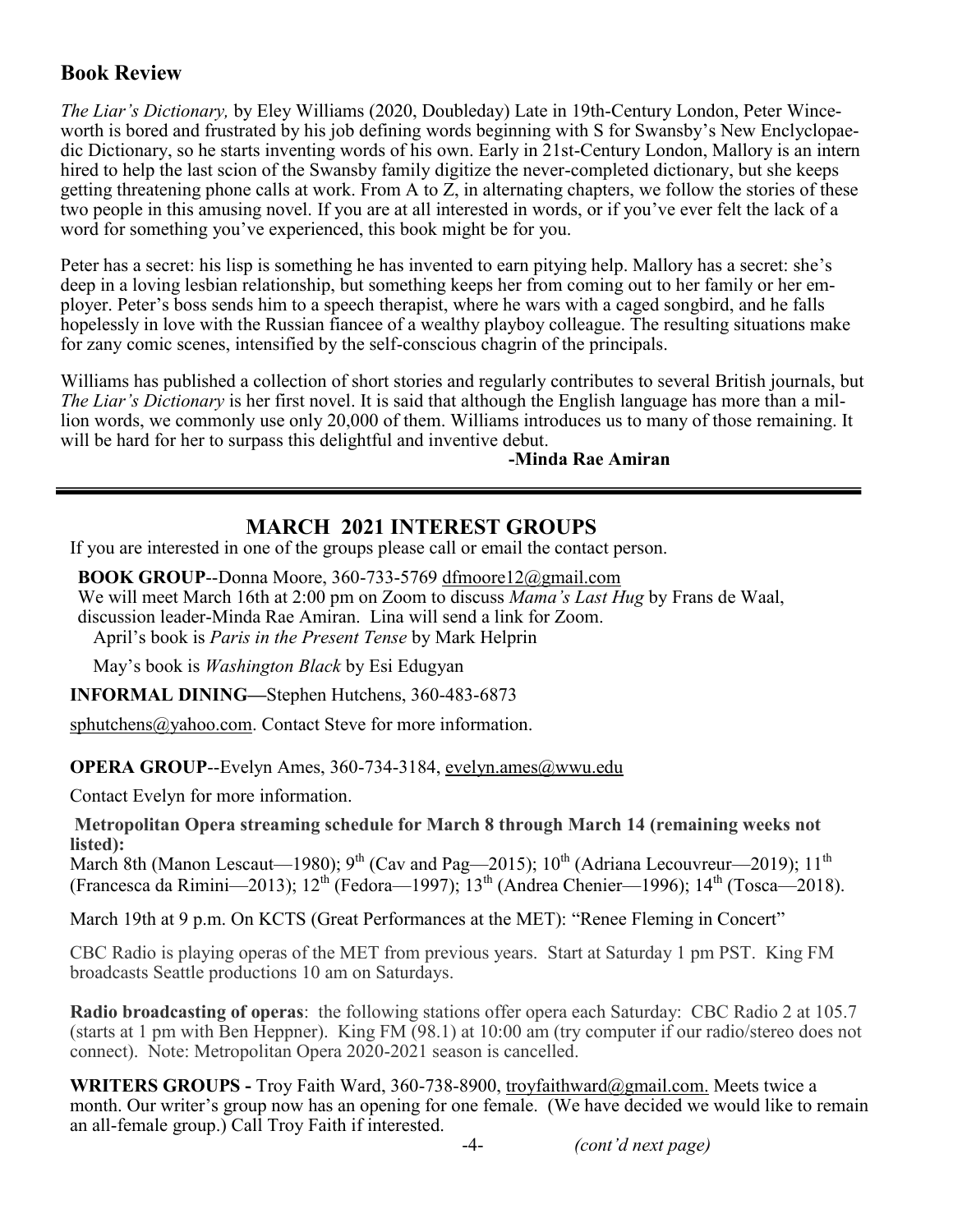# **Writing Groups,** *cont'd*

**Writing Group #2.** A second writing group has started and is accepting new members. Meets twice a month. Call Bill Smith 360-920-5390, [billsmith1545@yahoo.com](mailto:billsmith1545@yahoo.com) if interested.

# **Tidbit**

The **Academy for Lifelong Learning** ( ALL) of Western Washington University welcomes proposals of courses for Fall, 2021. Further information and an application form are available on the ALL website : oce.wwu.edu.

# **Worthy Non-Profit—Anansi Education**

Note from **Bob McDonnell**– This is about an NGO that daughter Leigh and I have been associated with and supporting for almost 10 years. As the material below tells you, it is Anansi Education, which supports poor village kids in Ghana through high school. For poor, you can substitute desperately poor. The kids are recommended to Anansi by their junior high principals. Anansi does a home visit to verify the level of need. My daughter Leigh, her daughter Maureen, and I visited Anansi in Ghana about 6 years ago and visited some of our students' homes. The poorest of the poor. For them a high school education can be life transforming. A number of Anansi graduates, having gone on to university are now business executives, one is a physician, several are nurses, quite a number are teachers. About 18 months ago, I went a second time. You can read my report on the Anansi website..

Almost no one is searching for a NGO to support.. We all have our own worthy causes. But if you have room for just one more, Anansi might well be it.. Please consider a tax-deductible donation today via paypal on [our website](http://anansieducation.org/?page_id=16) ( [www.anansieducation.org\)](http://www.anansieducation.org/) or by mailing a check written to Anansi Education to Alisa Roe at 8810 NW Lakecrest Ave. Vancouver WA 98665.

For more information about Anansi Education see their following invitation to attend a Webinar on March 14th.

"On March 14th at 1:00 PM PST, join us to learn more about Anansi and our 17 year mission to educate young people in West Africa. There will be stories, trivia, and a Q&A. Attend the informational session to learn about Ghana, reflect on the difference that Anansi is making and how to become a part of the project. Visit the Anansi [homepage](http://anansieducation.org/) and the webinar informational page to learn more about Anansi and the upcoming program. The Zoom link will be posted on the webinar informational page by March 8th."

# **Old Expressions**

There are some old expressions that have become obsolete because of the inexplorable march of technology. These phrases included, "Don't touch that dial," "carbon copy," "Hung out to dry."

We discover that the words we grew up with, the words that seemed omnipresent as oxygen have vanished with scarcely a notice from our tongues and our pens and our keyboards.

"Heavens to Betsy! Gee whilikers! Jumpin Jehoshophat! Holy moley! We were in like Flynn and living the life of Riley and even a regular guy couldn't accuse us of being a knucklehead, a nincompoop or a pill."

We, of a certain age, have been blessed to live in changeful times. For a child, each new word is like a shiny toy, a toy that has no age.

(*cont'd on page 6)*